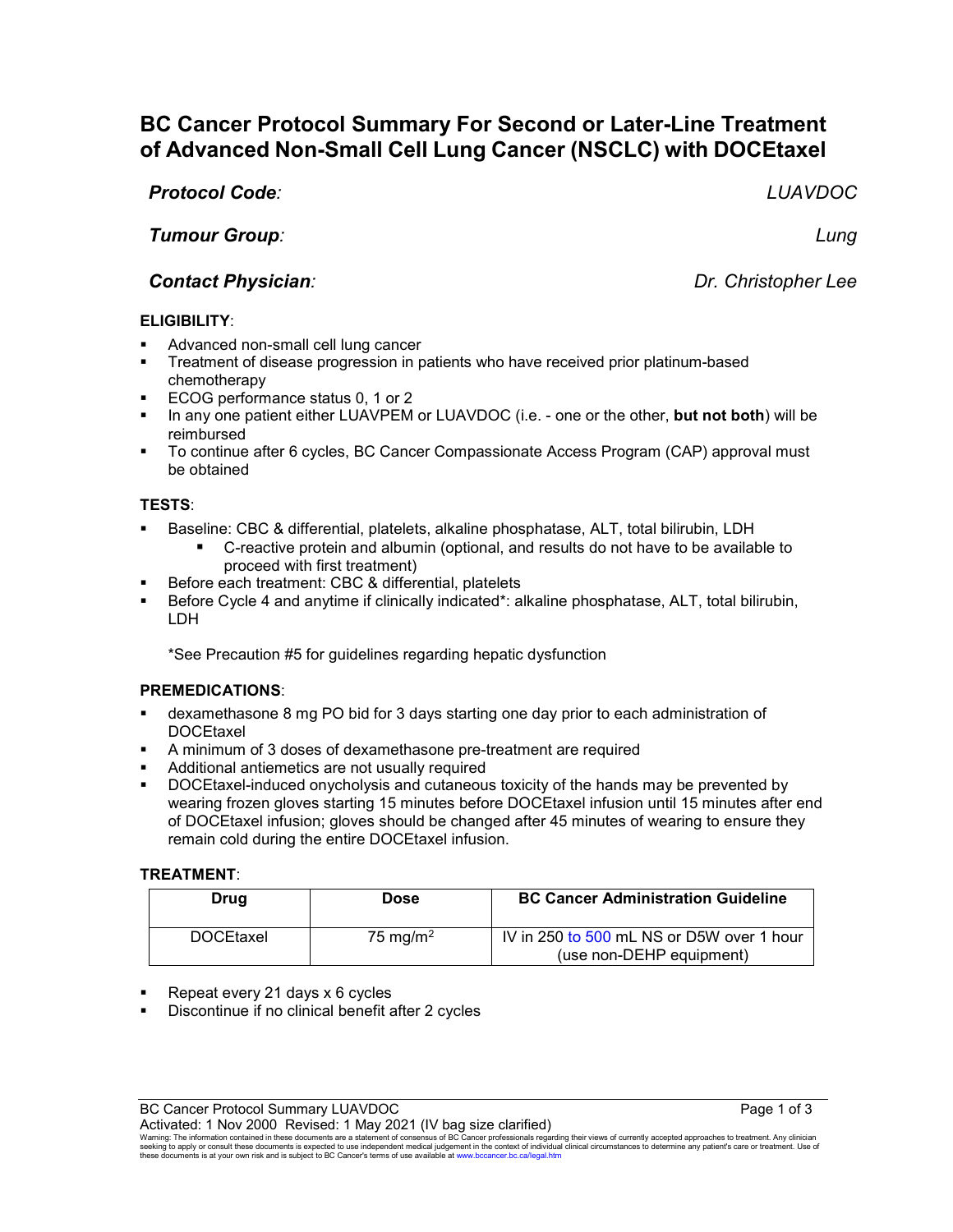### **DOSE MODIFICATIONS**:

#### 1. **Hematology**

| ANC $(x 10^9/L)$                                                                                                       |     | Platelets (x $10^9$ /L)      | Dose*        |  |  |
|------------------------------------------------------------------------------------------------------------------------|-----|------------------------------|--------------|--|--|
| greater than or equal to 1.5                                                                                           | and | greater than or equal to 100 | 100%         |  |  |
| 1.0 to less than $1.5$                                                                                                 | or  | 75 to less than 100          | 75%          |  |  |
| less than 1.0                                                                                                          | or  | less than 75                 | <b>Delay</b> |  |  |
| *Consider decreasing DOCEtaxel to 75% if an episode of febrile neutropenia occurs with<br>the prior cycle of treatment |     |                              |              |  |  |

#### 2. **Hepatic dysfunction**:

| <b>Alkaline phosphatase</b>     |     | <b>AST and/or ALT</b>      | <b>Dose</b> |  |  |
|---------------------------------|-----|----------------------------|-------------|--|--|
| less than $2.5 \times$ ULN      | and | less than $1.5 \times$ ULN | 100%        |  |  |
| 2.5 to $5 \times$ ULN           | and | 1.5 to $5 \times$ ULN      | 75%         |  |  |
| greater than 5 x ULN            | or  | greater than 5 x ULN       | Delay*      |  |  |
| *Discuss with contact physician |     |                            |             |  |  |

ULN = upper limit of normal

# **PRECAUTIONS**:

- 1. **Fluid retention**: Dexamethasone premedication must be given to reduce incidence and severity of fluid retention.
- 2. **Hypersensitivity** reactions to DOCEtaxel are common but it is not necessary to routinely initiate the infusion slowly. If slow initiation of infusion is needed, start infusion at 30 mL/h x 5 minutes, then 60 mL/h x 5 minutes, then 120 mL/h x 5 minutes, then complete infusion at 250 mL/h (for 500 mL bag, continue 250 mL/h for 5 minutes and then complete infusion at 500 mL/h). Refer to BC Cancer Hypersensitivity Guidelines.
- 3. **Extravasation**: DOCEtaxel causes pain and tissue necrosis if extravasated. Refer to BC Cancer Extravasation Guidelines.
- 4. **Neutropenia**: Fever or other evidence of infection must be assessed promptly and treated aggressively.
- 5. **Hepatic Dysfunction**: DOCEtaxel undergoes hepatic metabolism. Hepatic dysfunction (particularly elevated ALT) may lead to increased toxicity and usually requires a dose reduction. Baseline liver enzymes are recommended before cycle 1 and then if clinically indicated (eg, repeat liver enzymes prior to each treatment if liver enzymes are elevated, liver metastases are present or there is severe toxicity such as neutropenia). If liver enzymes are normal and there is no evidence of liver metastases or severe toxicity, check liver enzymes after 3 cycles (ie, at cycle 4). Note: this information is intended to provide guidance but physicians must use their clinical judgment when making decisions regarding monitoring and dose adjustments.

BC Cancer Protocol Summary LUAVDOC **Page 2 of 3** 

Activated: 1 Nov 2000 Revised: 1 May 2021 (IV bag size clarified)<br>Warning: The information contained in these documents are a statement of consensus of BC Cancer professionals regarding their views of currently accepted ap